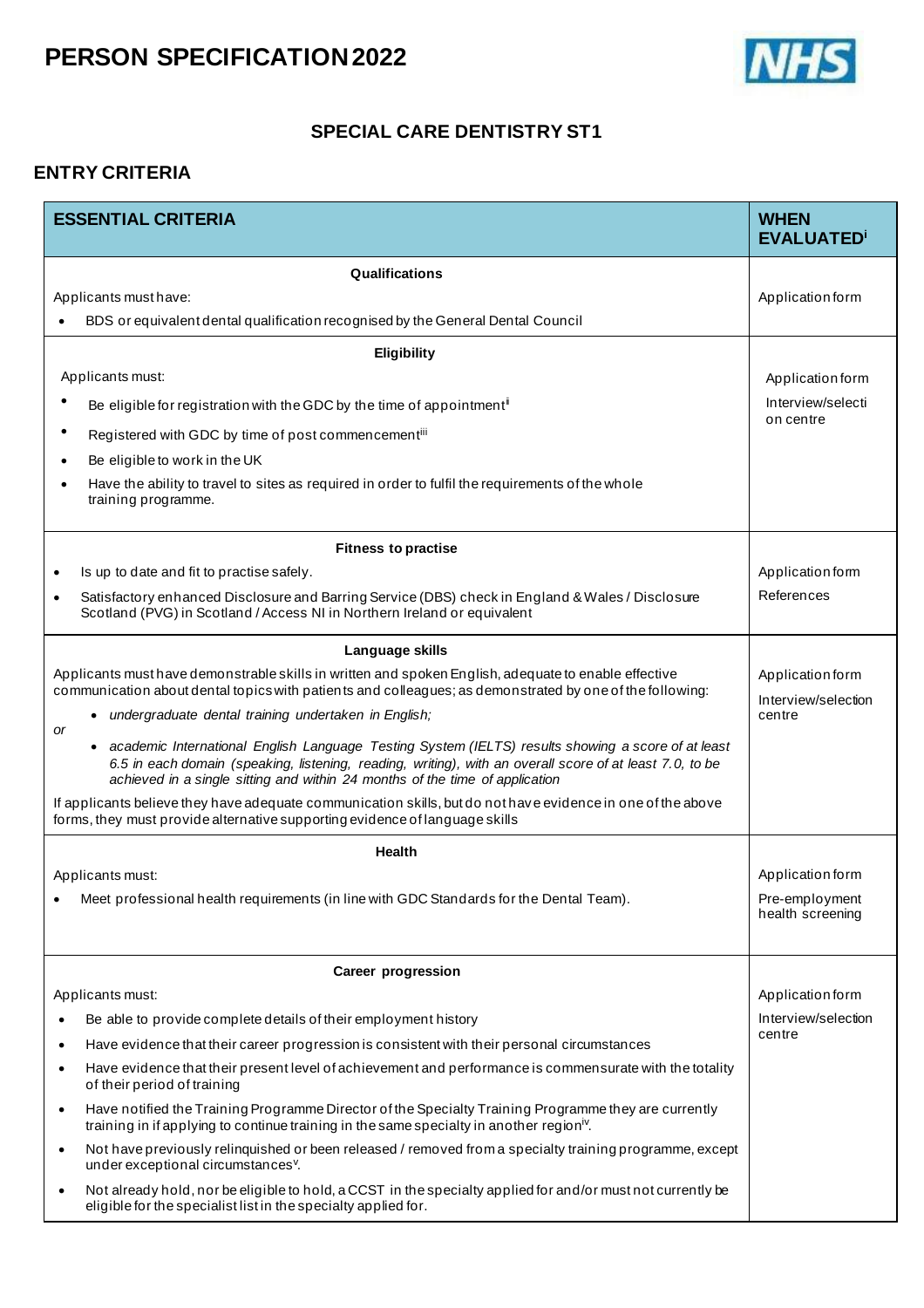

**EVALUATED<sup>i</sup>**

#### **ESSENTIAL CRITERIA <b>WHEN**

#### **Application completion**

ALL sections of application form completed FULLY according to written guidelines. Application form

### **SELECTION CRITERIA**

| <b>ESSENTIAL CRITERIA</b>                                                                                                                                                                                                                                                                                                                                                                                                                                                                                                                                                                                                                                                                                                           | <b>DESIRABLE CRITERIA</b>                                                                                                                                                                                                                                                                                                               | <b>WHEN</b><br><b>EVALUATED</b>                                                     |
|-------------------------------------------------------------------------------------------------------------------------------------------------------------------------------------------------------------------------------------------------------------------------------------------------------------------------------------------------------------------------------------------------------------------------------------------------------------------------------------------------------------------------------------------------------------------------------------------------------------------------------------------------------------------------------------------------------------------------------------|-----------------------------------------------------------------------------------------------------------------------------------------------------------------------------------------------------------------------------------------------------------------------------------------------------------------------------------------|-------------------------------------------------------------------------------------|
| Qualifications                                                                                                                                                                                                                                                                                                                                                                                                                                                                                                                                                                                                                                                                                                                      |                                                                                                                                                                                                                                                                                                                                         |                                                                                     |
| As above                                                                                                                                                                                                                                                                                                                                                                                                                                                                                                                                                                                                                                                                                                                            | MFDS / MJDF or equivalent at the time of<br>٠<br>application<br>Other qualificationsheld at time of<br>$\bullet$<br>application                                                                                                                                                                                                         | Application form/Self-<br>assessment<br>Interview/selection<br>centre               |
|                                                                                                                                                                                                                                                                                                                                                                                                                                                                                                                                                                                                                                                                                                                                     | <b>Career progression</b>                                                                                                                                                                                                                                                                                                               |                                                                                     |
| As above<br>Has evidence of achievement of Foundation<br>competences from a UK Dental Foundation<br>training programme or equivalent<br>Demonstrates the competencies required at the<br>$\bullet$<br>end of UK Dental Core training year 1 (i.e.<br>outcome 1) at the time of interview and year 2 at<br>the time of post commencement (or equivalent)<br>Has evidence of experience in more than one<br>$\bullet$<br>dental specialty/clinical setting<br>Commitment to the specialty with clear career<br>$\bullet$<br>objectives<br>On a NHS primary care organisation<br>$\bullet$<br>Performance List or able to meet requirements<br>for listing when training/post involves primary<br>care placement that requires listing | Has evidence of experience in more than one<br>$\bullet$<br>dental/specialty/clinical setting<br>On a NHS primary care organisation Performance<br>$\bullet$<br>List or able to meet requirements for listing<br>Has evidence of undertaking appropriate courses<br>$\bullet$<br>commensurate with career progression and<br>intentions | Application form/Self-<br>assessment<br>Interview/selection<br>centre               |
| Clinical skills - clinical knowledge and expertise                                                                                                                                                                                                                                                                                                                                                                                                                                                                                                                                                                                                                                                                                  |                                                                                                                                                                                                                                                                                                                                         |                                                                                     |
| Demonstrates good patient care skills<br>$\bullet$<br>Capacity to apply sound clinical knowledge<br>$\bullet$<br>and judgement to problems<br>Ability to prioritise clinical need<br>Demonstrates appropriate technical and<br>clinical competence and evidence of the<br>development of diagnostic skills and clinical<br>judgement                                                                                                                                                                                                                                                                                                                                                                                                |                                                                                                                                                                                                                                                                                                                                         | Application form/Self-<br>assessment<br>Interview/selection<br>centre<br>References |
| Academic and research skills                                                                                                                                                                                                                                                                                                                                                                                                                                                                                                                                                                                                                                                                                                        |                                                                                                                                                                                                                                                                                                                                         |                                                                                     |
| Understanding of the principles and relevance<br>of research in evidence-based practice                                                                                                                                                                                                                                                                                                                                                                                                                                                                                                                                                                                                                                             | Evidence of relevant academic and research<br>achievements, e.g. degrees, awards<br>Publications<br>Conference presentations/posters                                                                                                                                                                                                    | Application form/Self-<br>assessment<br>Interview/selection<br>centre               |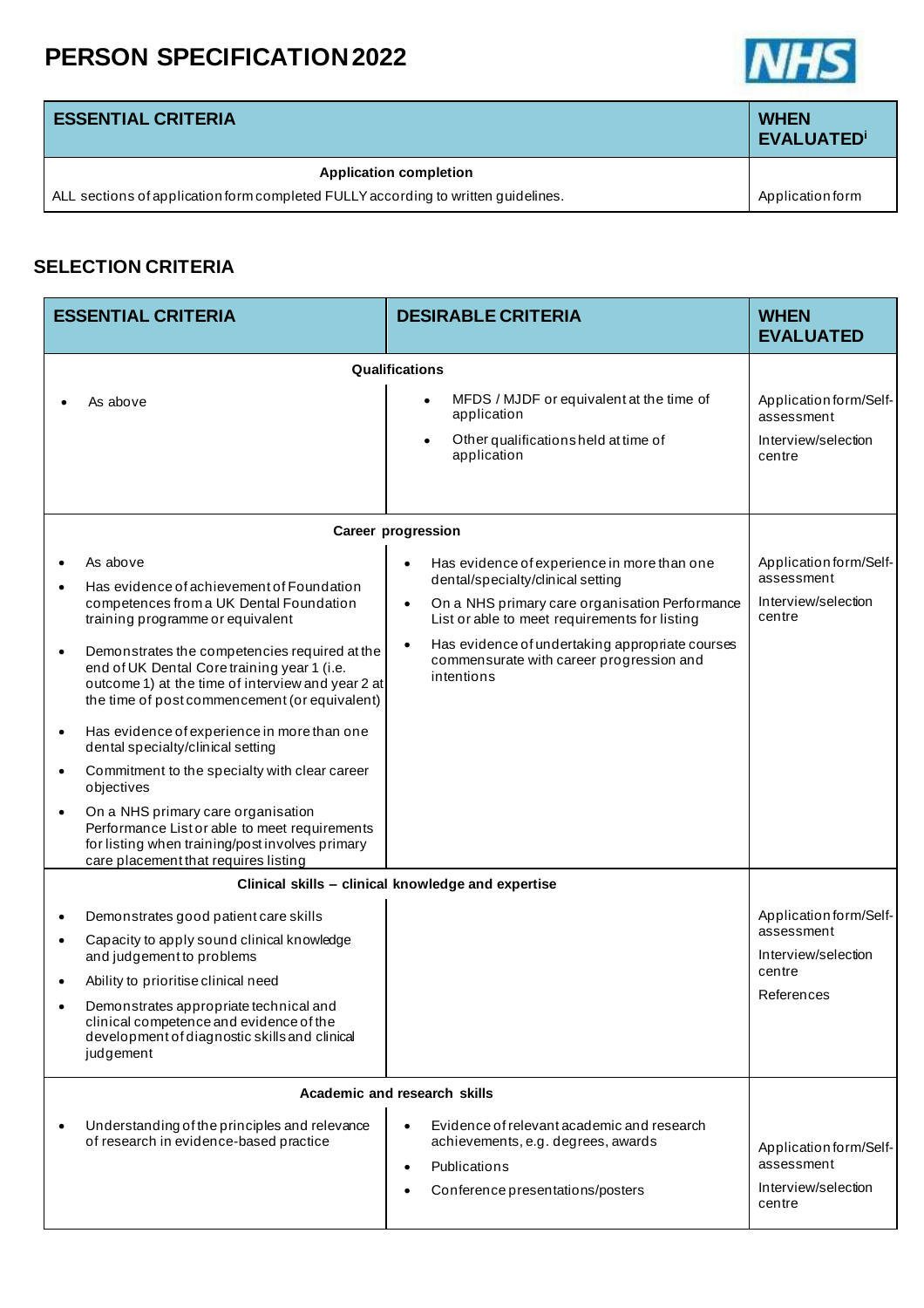

| <b>ESSENTIAL CRITERIA</b>            |                                                                                                                                                                                                                   | <b>DESIRABLE CRITERIA</b>                                                                                                            | <b>WHEN</b>                                                           |
|--------------------------------------|-------------------------------------------------------------------------------------------------------------------------------------------------------------------------------------------------------------------|--------------------------------------------------------------------------------------------------------------------------------------|-----------------------------------------------------------------------|
|                                      |                                                                                                                                                                                                                   |                                                                                                                                      | <b>EVALUATED</b>                                                      |
|                                      | <b>Quality Improvement:</b>                                                                                                                                                                                       | <b>Quality Improvement:</b>                                                                                                          |                                                                       |
| $\bullet$                            | Demonstrates understanding of the principles<br>of audit/clinical governance/quality<br>improvement                                                                                                               | Evidence of leading at least one quality<br>improvement project                                                                      |                                                                       |
| $\bullet$                            | Evidence of participation in quality<br>improvement/audit/service evaluation                                                                                                                                      | Teaching:<br>Evidence of delivering undergraduate or<br>$\bullet$<br>postgraduate teaching, or teaching Dental Care<br>Professionals |                                                                       |
|                                      |                                                                                                                                                                                                                   | <b>Personal skills</b>                                                                                                               |                                                                       |
| $\bullet$<br>$\bullet$               | <b>Communication skills:</b><br>Capacity to communicate effectively and<br>sensitively with others<br>Able to discuss treatment/oral health options<br>with patients/stakeholders in a way they can<br>understand |                                                                                                                                      | Application form/Self-<br>assessment<br>Interview/selection<br>centre |
| Problem solving and decision making: |                                                                                                                                                                                                                   |                                                                                                                                      |                                                                       |
| $\bullet$                            | Capacity to think beyond the obvious, with<br>analytical and flexible mind, bringing a range of<br>approaches to problem solving                                                                                  |                                                                                                                                      |                                                                       |
| $\bullet$                            | Demonstrates effective judgement and<br>decision-making skills                                                                                                                                                    |                                                                                                                                      |                                                                       |
|                                      | <b>Empathy and sensitivity:</b>                                                                                                                                                                                   |                                                                                                                                      |                                                                       |
| $\bullet$                            | Capacity to take in others' perspectives and<br>treat others with understanding; sees patients<br>as people                                                                                                       |                                                                                                                                      |                                                                       |
|                                      | Demonstrates respect for all                                                                                                                                                                                      |                                                                                                                                      |                                                                       |
|                                      | Managing others and team involvement:                                                                                                                                                                             |                                                                                                                                      |                                                                       |
| $\bullet$                            | Capacity to work effectively in a multi-<br>disciplinary team                                                                                                                                                     |                                                                                                                                      |                                                                       |
| $\bullet$                            | Demonstrate leadership, when appropriate                                                                                                                                                                          |                                                                                                                                      |                                                                       |
| $\bullet$                            | Capacity to establish good working<br>relationships with others.                                                                                                                                                  |                                                                                                                                      |                                                                       |
|                                      | Organisation and planning:                                                                                                                                                                                        |                                                                                                                                      |                                                                       |
| $\bullet$                            | Capacity to manage time and prioritise various<br>tasks and commitments, balance urgent and<br>important demands, follow instructions                                                                             |                                                                                                                                      |                                                                       |
|                                      | Vigilance and situational awareness:                                                                                                                                                                              |                                                                                                                                      |                                                                       |
| $\bullet$                            | Capacity to monitor and anticipate situations<br>that may change rapidly                                                                                                                                          |                                                                                                                                      |                                                                       |